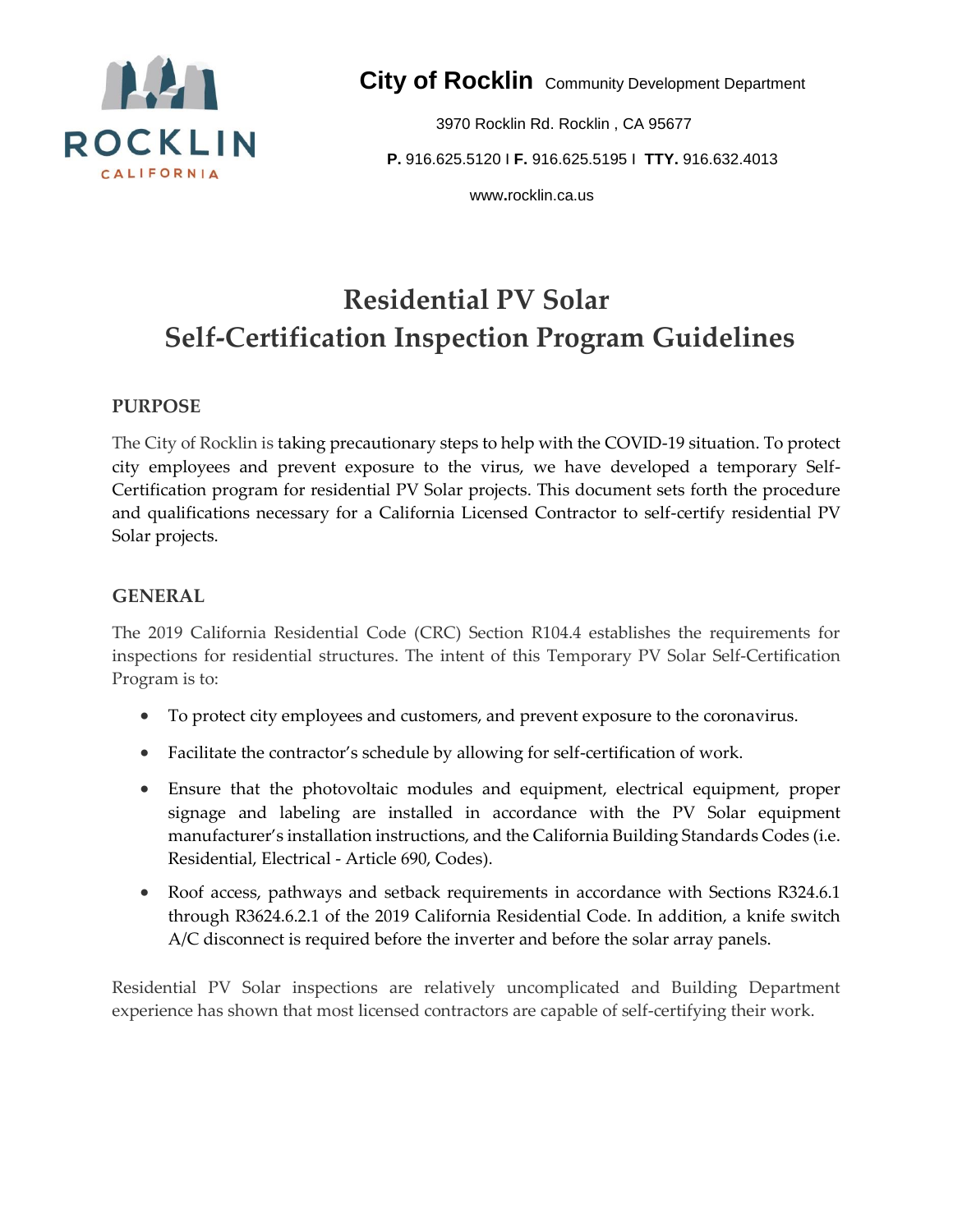### **AUTHORITY**

The Building Official shall make the required inspections, or the Building Official shall have the authority to accept reports of inspections by approved agencies or individuals. Reports of such inspections shall be in writing and be certified by a responsible officer of such approved agency or by responsible individual. (R104.4)

The Building Division conducts a random audit of all self-certified letters to ensure compliance of inspected work with the Building Standards Codes, City of Rocklin Municipal Code and State and Federal Laws.

The Building Division conducts a random audit of all self-certified letters to ensure compliance of inspected work with Code and regulations.

## **Other Requirements**

- A final inspection may be required to sign-off and close the building permit.
- If the completed project has changes, an *As Built* plans will need to be submitted for review and approvals. The applicant **must** submit revised *As Built* drawings prior to permit sign-off.

I certify that as a California Licensed Contractor I acknowledge in writing that I have reviewed and understand the requirements of the 2019 California Building Standards Codes, City of